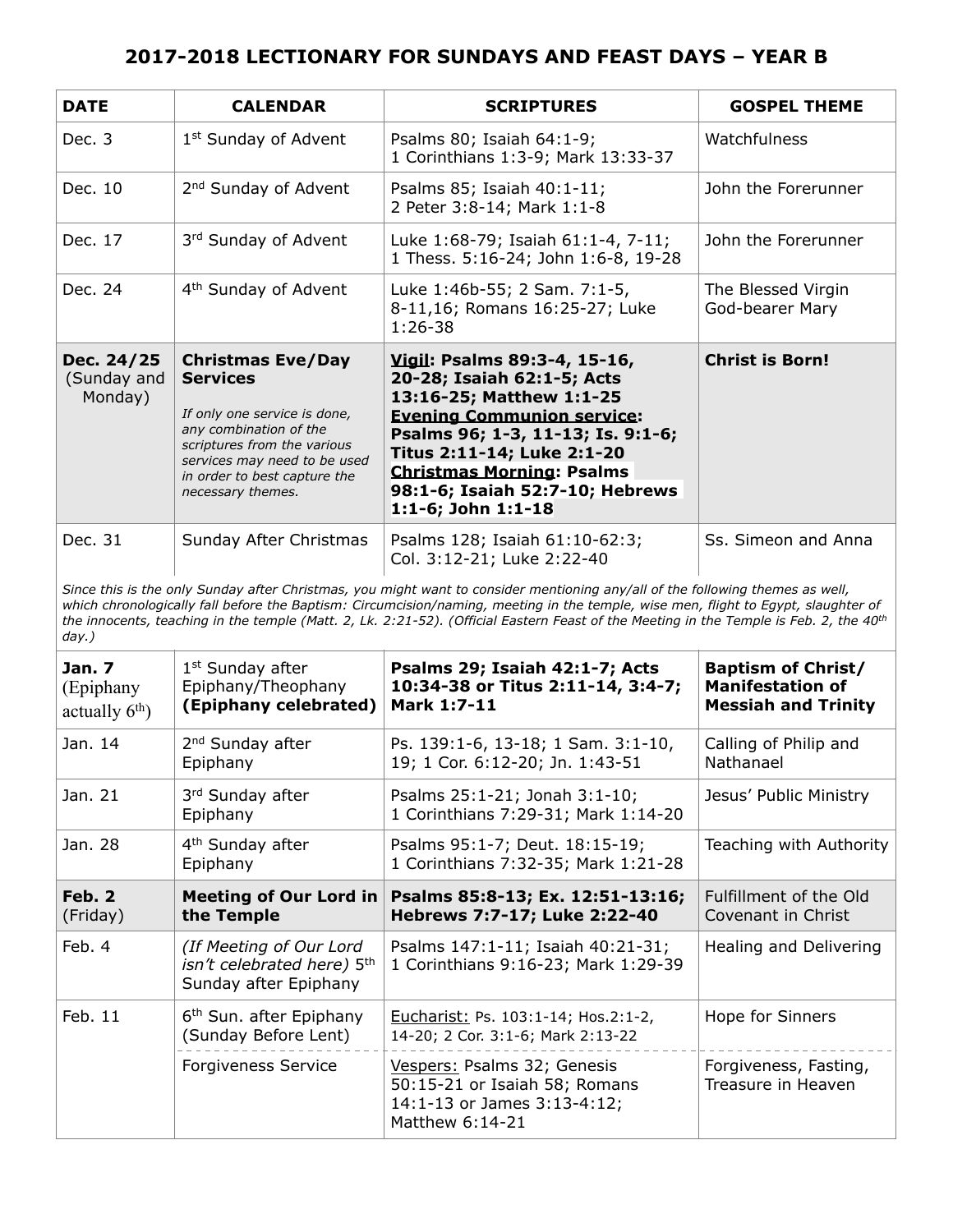| Feb. 14<br>(Wed.)  | Ash Wednesday and/or<br><b>Presanctified Gifts</b> | Psalms 51 or 90; Genesis 3 or Joel<br>2:12-18; 2 Corinthians 5:20-6:2 or<br>James 4:13-5:16a; Luke 12:13-32                                                         | A Reminder of Our<br>Mortality and a Call to<br>Repentance and Trust<br>in God |
|--------------------|----------------------------------------------------|---------------------------------------------------------------------------------------------------------------------------------------------------------------------|--------------------------------------------------------------------------------|
| Feb. 18            | 1 <sup>st</sup> Sunday of Lent                     | Psalms 25:1-10, 19-21; Gen. 9:8-17;<br>1 Peter 3:18-22; Mark 1:9-15                                                                                                 | Testing in wilderness                                                          |
| Feb. 21<br>(Wed.)  | Presanctified Gifts/<br>Zacchaeus                  | Luke 19:1-10                                                                                                                                                        | Desire                                                                         |
|                    |                                                    |                                                                                                                                                                     |                                                                                |
| Feb. 25            | 2 <sup>nd</sup> Sunday of Lent                     | Psalms 116; Genesis 22:1-18;<br>Romans 8:31b-39; Mark 9:2-10                                                                                                        | Transfiguration                                                                |
| Feb. 28<br>(Wed.)  | Presanctified Gifts/<br>The Publican & Pharisee    | Luke 18:10-14                                                                                                                                                       | Humility                                                                       |
| March 4            | 3rd Sunday of Lent                                 | Psalms 19; Exodus 20:1-17;<br>1 Corinthians 1:18-25; John 2:13-25                                                                                                   | Cleansing of Temple &<br>Pascha foretold                                       |
| March 7<br>(Wed.)  | Presanctified Gifts/<br>The Prodigal Son           | Luke 15:11-32                                                                                                                                                       | Return                                                                         |
| March 11           | 4 <sup>th</sup> Sunday of Lent                     | Psalms 137:1-6; 2 Chron. 36:14-23;<br>Ephesians 2:1-10; John 3:14-21                                                                                                | Foretelling and Purpose                                                        |
| March 14<br>(Wed.) | Presanctified Gifts/<br>The Last Judgement         | Matthew 25:31-46                                                                                                                                                    | Love                                                                           |
| March 18           | 5 <sup>th</sup> Sunday of Lent                     | Psalms 51:1-17; Jeremiah 31:31-34;<br>Hebrews 5:7-9; John 12:20-33                                                                                                  | Life and fruit from<br>death                                                   |
| Mar. 21            | Presanctified Gifts/<br>The Paralytic              | Mark 2:1-12                                                                                                                                                         | Healing and<br>Forgiveness in Christ                                           |
| Mar. 25            | Palm Sunday                                        | Ps. 118:15-29; Zechariah 9:9-17;<br>Philippians 2:5-11; Mark 11:1-10                                                                                                | <b>Triumphal Entry</b>                                                         |
| <b>Also</b>        | <b>The Annunciation of</b><br>the Mother of God    | Luke 46b-55; Isaiah 7:10-14;<br>Hebrews 10:4-10; Luke 1:26-38                                                                                                       | <b>Gabriel announces</b><br><b>Mary as God-bearer</b>                          |
| Mar. 28            | Holy Wednesday Unction<br>Service                  | Psalms 143; Job 2:1-10; Rom.12:1-3<br>or 2 Cor. 6:16-7:1; Matthew 26:6-16                                                                                           | Anointing at Bethany<br>and Plotting of Judas                                  |
| Mar. 29            | Holy Thursday                                      | Eucharist: Psalms 23 or 116:12-19;<br>Exodus 12:1-14; 1 Corinthians<br>11:23-32; Matthew 26:2-29<br>Ft. Washing: John 13-17 or 13:1-15<br>Betrayal: Jn. 18:1-27     | Mystical Supper, Foot<br>washing, Betrayal                                     |
| Mar. 30            | Holy Friday                                        | Crucifixion: Psalms 22 or 31:1-5,<br>11-16; Isaiah 52:13-54:1, Hebrews<br>4:14-16, 5:7-9 or 1 Corinthians<br>1:18-2:2; Matthew 27:27-54<br>Burial: Matthew 27:57-66 | Crucifixion and Burial                                                         |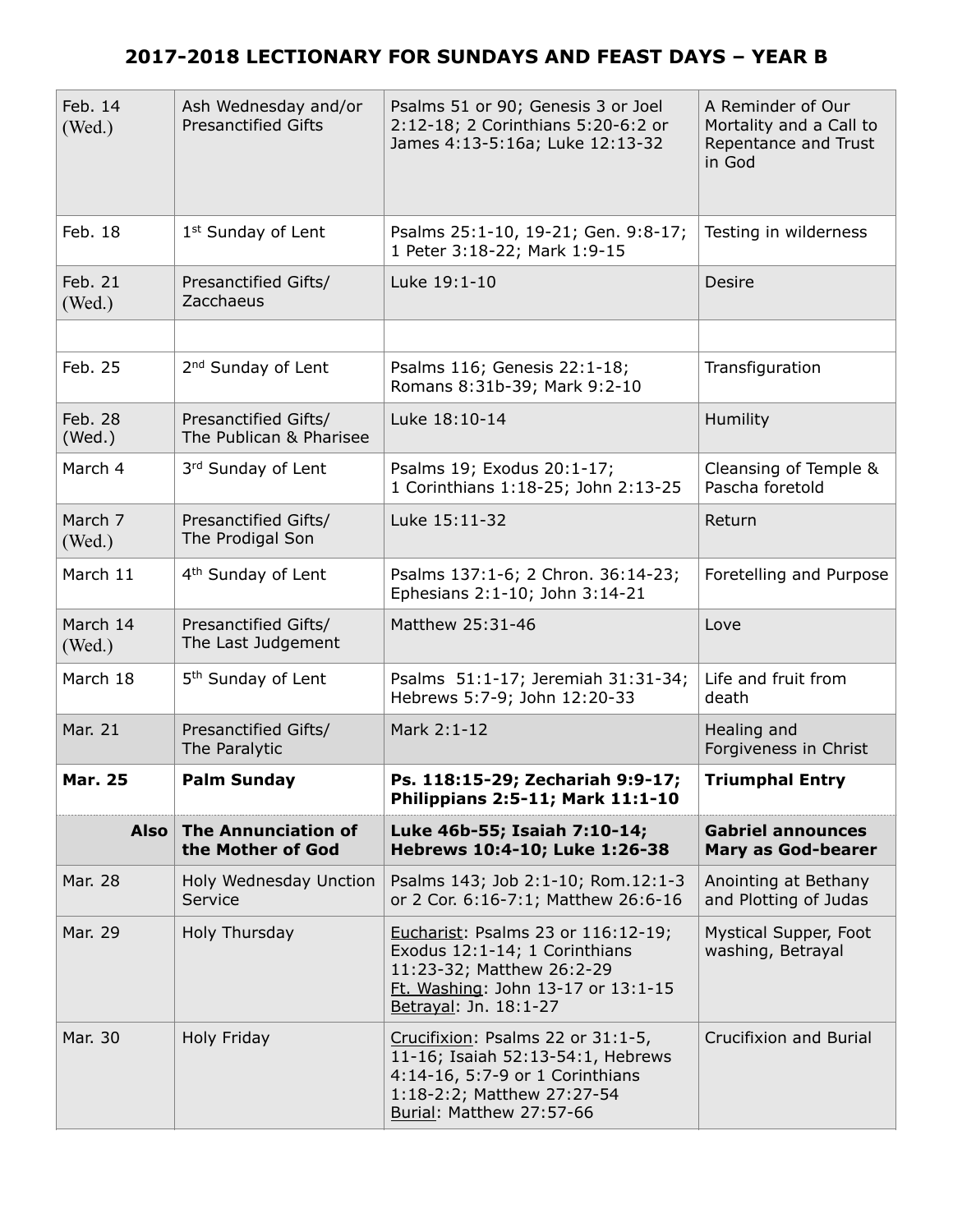| Mar. 31                     | Holy Saturday                                                        | Psalms 88; Job. 19:23-27a, Daniel<br>3:13-25, Jonah 1:17-2:10; 1 Peter<br>1:3-9; Matthew 12:38-42 and/or<br>$27:50-54$                                                                                                                         | Bright Sadness at its<br>Climax                     |
|-----------------------------|----------------------------------------------------------------------|------------------------------------------------------------------------------------------------------------------------------------------------------------------------------------------------------------------------------------------------|-----------------------------------------------------|
| April 1                     | <b>Easter</b>                                                        | Vigil Readings: Ps. 33; Ps. 16;<br>Genesis 1-3; Genesis 22:1-18; Ps.<br>105/106; Exodus 14; Ezekiel 36:<br>16-28; Ezekiel 37:1-14; Mark<br>$16:1 - 8$<br>Eucharist: Psalms 118:1-2, 10-24;<br>Acts 10:34-43; Colossians 3:1-4;<br>John 20:1-18 | <b>He is Risen!</b>                                 |
| April 8                     | 2 <sup>nd</sup> Sunday of Easter                                     | Psalms 118:1-14; Acts 4:32-35;<br>1 John 5:1-6; John 20:19-31                                                                                                                                                                                  | Sunday of St. Thomas                                |
| April 15                    | 3rd Sunday of Easter                                                 | Psalms 4; Acts 3:13-15, 17-19;<br>1 John 2:1-5a; Luke 24:35-48                                                                                                                                                                                 | Post-resurrection<br>Appearance                     |
| April 22                    | 4 <sup>th</sup> Sunday of Easter                                     | Psalms 100; Acts 4:8-12;<br>1 John 3:1-3; John 10:11-18                                                                                                                                                                                        | Good Shepherd                                       |
| April 29                    | 5 <sup>th</sup> Sunday of Easter                                     | Psalms 22:25-31; Acts 9:26-31;<br>1 John 3:18-24; John 15:1-8                                                                                                                                                                                  | The Vine and the<br><b>Branches</b>                 |
| May 6                       | 6 <sup>th</sup> Sunday of Easter                                     | Ps. 98: 1-6; Acts 10:25-26, 34-36,<br>43-48; 1 John 4:7-10; John 15:9-17                                                                                                                                                                       | Abiding in Love                                     |
| <b>May 10</b><br>(Thursday) | <b>Ascension of Our Lord</b>                                         | Psalms 47; Acts 1:1-12;<br>Ephesians 1:17-23; Luke<br>24:44-53                                                                                                                                                                                 | <b>Christ Raises</b><br><b>Humanity to Glory</b>    |
|                             |                                                                      |                                                                                                                                                                                                                                                |                                                     |
| May 13                      | (If Ascension isn't<br>celebrated here) Last/7th<br>Sunday of Easter | Psalms 103; Acts 1:15-17, 20-26;<br>1 John 4:11-21; John 17:11b-21                                                                                                                                                                             | Christ Prays for Unity                              |
| <b>May 20</b>               | Pentecost                                                            | Vigil Readings: Ps. 104; Gen.<br>11:1-9 or Ex. 19:3-8, 16-20 or<br>Ezek. 37:1-4 or Joel 3:1-5; Rom.<br>8:22-27; Jn. 7:37-39<br><b>Eucharist: Ps. 104:24-34; Acts</b><br>2:1-11; 1 Cor 12:1-13; John<br>20:19-23                                | The Descent of the<br><b>Spirit</b>                 |
| May 27                      | <b>Trinity Sunday</b>                                                | Psalms 33; Deuteronomy 4:32-40<br>Romans 8:12-17; Matthew 28:16-20                                                                                                                                                                             | Ministry in the Image<br>of the Trinity             |
| June 3                      | 2 <sup>nd</sup> Sunday after<br>Pentecost                            | Psalms 81:1-10; Deut. 5:12-15; 2<br>Cor. 6-11; Mark 2:23-3:6                                                                                                                                                                                   | Lord of the Sabbath                                 |
| June 10                     | 3rd Sunday after<br>Pentecost                                        | Psalms 138; Genesis 3:8-15; 2<br>Corinthians 4:13-5:1; Mark 3:20-35                                                                                                                                                                            | Binding the Strong<br>Man & Plundering his<br>House |
| June 17                     |                                                                      |                                                                                                                                                                                                                                                | Parables of the                                     |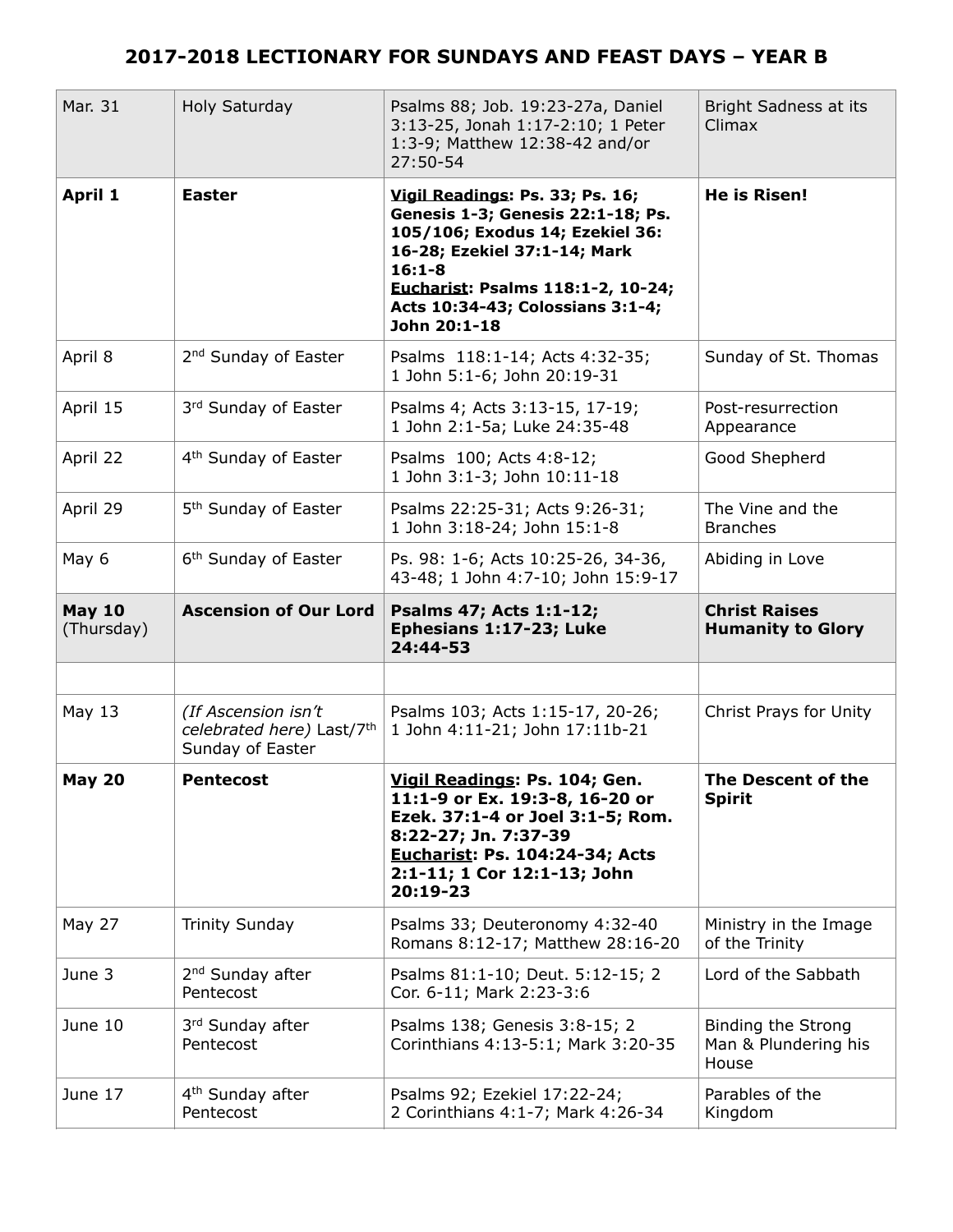| June 24                       | 5 <sup>th</sup> Sunday after<br>Pentecost                                                | Psalms 107:1-3, 23-32; Job 38:1-11,<br>40:1-5; 2 Cor. 5:14-17; Mk. 4:35-41              | Jesus calms the stormy<br>sea                      |
|-------------------------------|------------------------------------------------------------------------------------------|-----------------------------------------------------------------------------------------|----------------------------------------------------|
| July 1                        | 6 <sup>th</sup> Sunday after<br>Pentecost                                                | Psalms 30; Ezekiel 18:21-23, 31-32;<br>2 Corinthians 8:7-15; Mark 5:21-43               | Jairus' Daughter & the<br><b>Bleeding Woman</b>    |
| July 8                        | 7 <sup>th</sup> Sunday after<br>Pentecost                                                | Ps. 123:1-4, 1; Ezek. 1:1, 28c,<br>$2:1-5;$<br>2 Corinthians 12:1-10; Mark 6:1-6        | A Prophet Without<br>Honor                         |
| July 15                       | 8 <sup>th</sup> Sunday after<br>Pentecost                                                | Psalms 85:7-13; Amos 7:10-15;<br>Ephesians 1:3-14; Mark 6:7-13                          | The Apostles Sent Out                              |
| July 22                       | 9 <sup>th</sup> Sunday after<br>Pentecost                                                | Psalms 23; Jeremiah 23:1-6;<br>Ephesians 2:11-22; Mark 6:30-34                          | Compassionate<br>Shepherd                          |
| July 29                       | 10 <sup>th</sup> Sunday after<br>Pentecost                                               | Psalms 145; 2 Kings 4:42-44;<br>Ephesians 4:1-6; John 6:1-15                            | Loaves and Fish                                    |
| Aug. 5                        | (If Transfiguration isn't<br>celebrated here) 11 <sup>th</sup><br>Sunday after Pentecost | Psalms 78:1-25; Ex. 16:2-4, 12-15;<br>Ephesians 4:17-24; John 6:24-35                   | The Bread from<br>Heaven                           |
| <b>Aug. 6</b><br>(Monday)     | <b>Transfiguration</b>                                                                   | Ps. 104; Dan. 7:9-14;<br>2 Pet. 1:16-19; Lk. 9:28-36                                    | <b>Christ's Eternal</b><br><b>Reality/Our Hope</b> |
| Aug. 12                       | (If Falling Asleep isn't<br>celebrated here)12th<br>Sunday after Pentecost               | Psalms 34:1-10; 1 Kings 19:1-8;<br>Ephesians 4:30-5:2; John 6:41-51                     | The Bread of Life                                  |
| <b>Aug. 15</b><br>(Wednesday) | <b>The Falling Asleep of</b><br>the Mother of God                                        | Ps. 132; Gen. 28:10-17; Phil.<br>2:5-11; Lk. 10:38-42, 11:27-28                         | <b>The Blessed Mary</b><br><b>Enters Heaven</b>    |
|                               |                                                                                          |                                                                                         |                                                    |
| Aug. 19                       | 13 <sup>th</sup> Sunday after<br>Pentecost                                               | Psalms 34:11-22; Proverbs 9:1-6;<br>Ephesians 5:15-20; John 6:51-58                     | Life-giving Flesh and<br>Blood                     |
| Aug. 26                       | 14 <sup>th</sup> Sunday after<br>Pentecost                                               | Psalms 16; Joshua 24:1-2, 14-18;<br>Ephesians 5:21-33; John 6:60-69                     | Spiritual Perspective                              |
| Sept. 2                       | 15 <sup>th</sup> Sunday after<br>Pentecost                                               | Psalms 15; Deuteronomy 4:1-2, 6-8;<br>Js. 1:16-27; Mark 7:1-23                          | Inside Out                                         |
| Sept. 8<br>(Saturday)         | <b>Nativity of the Mother</b><br>of God                                                  | Ps. 45; Micah 5:1-4; Rom. 12:1-13<br>Mat. 1:1-23                                        | <b>Birth of the Birth-</b><br>giver                |
| Sep. 9                        | (If Nativity isn't<br>celebrated here) 16th<br>Sunday after Pentecost                    | Psalms 146; Isaiah 35:4-7a;<br>James 2:1-5; Mark 7:31-37                                | Healed Ears and<br>Tongue                          |
| <b>Sept. 14</b><br>(Friday)   | <b>Exaltation of the</b><br><b>Cross</b>                                                 | Ps. 116; Num. 21:4-9; 1 Cor.<br>1:18-24; Jn. 19:6-35 or Jn.<br>3:14-21 or Jn. 12:31-36a | <b>Glory and Victory in</b><br>the Cross of Christ |
| Sept. 16                      | (If Exaltation isn't<br>celebrated here) 17th<br>Sunday after Pentecost                  | Psalm 116; Isaiah 50:4-9a;<br>James 2:14-18; Mark 8:27-38                               | Discipleship,<br>Confession & the Cross            |